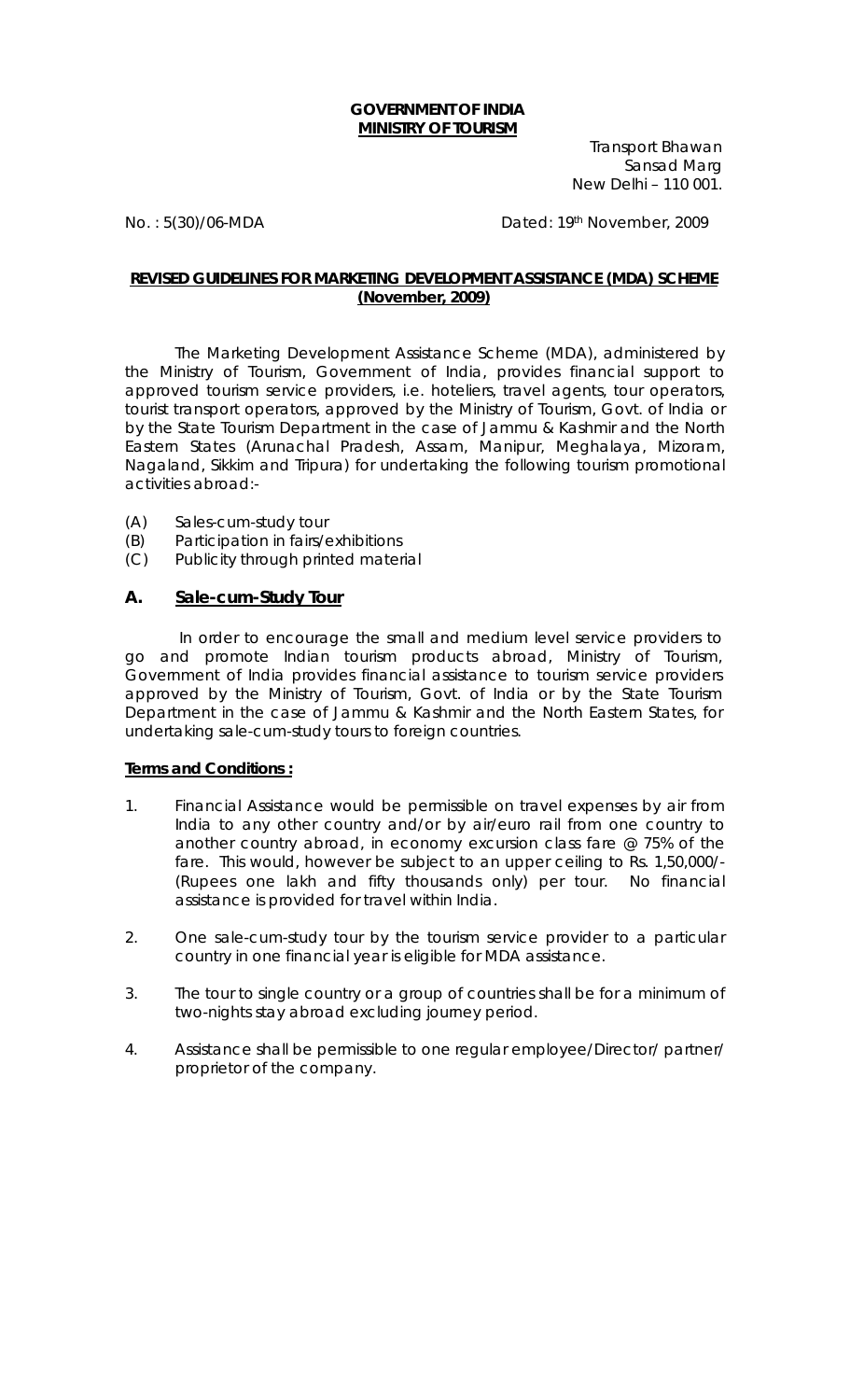- 5. The assistance would be available to tourism service providers with foreign exchange earnings upto Rs. 20.00 crore (Rupees twenty crore only) during the preceding financial year. In respect of tourism service providers from Jammu & Kashmir and the North Eastern States, the total turnover of the company will be upto Rs. 20.00 crore (Rupees twenty crore only) not necessarily including foreign exchange earnings.
- 6. The company shall not be under investigation or charged/ prosecuted/ debarred/ black listed by Ministry of Tourism, Govt. of India or any other Government Agency. The service provider should furnish a declaration to this effect.
- 7. The applicant would furnish a declaration in the prescribed format as under: " I hereby declare that I have not claimed/received any financial assistance for this sale-cum-study tour from Government/Government Agency."
- 8. In case of more applications, priority would be given to those service providers who have not availed financial assistance in the past under MDA Scheme.

## **Procedure for Submission of Application**

- (i) The eligible tourism service provider shall obtain prior approval of the Ministry of Tourism, Government of India, before undertaking the tourism promotional activity/tour abroad. The application shall be submitted direct to the Joint Secretary (Tourism), Ministry of Tourism, Transport Bhawan, Sansad Marg, New Delhi, in the prescribed format (Annexure-I) at least 14 days in advance, along with following documents:
	- 1. Proof of approval of the company by Ministry of Tourism or by the State Government in the case of Jammu & Kashmir and the North Eastern States. (Copy of approval letter is to be attached)
	- 2. Certificate of Foreign Exchange Earnings duly certified by Chartered Accountant. In the case of service providers from Jammu & Kashmir and the North Eastern States, certificate of total turnover duly certified by the Chartered Accountant.
	- 3. Details of financial assistance availed during the last three years from the Government including Ministry of Commerce/FIEO and Ministry of Tourism.
- (ii) After undertaking the tourism promotional activity/tour abroad for which prior approval had been accorded by the MOT, the tourism service provider would submit the application for MDA claim, in the prescribed format (Annexure IV), to the Ministry of Tourism, Government of India, immediately on return to India but positively within one month of his/her return to India, along with the following documents:
	- 1. Details of financial assistance availed during the last three years from the Government including Ministry of Commerce/FIEO & Ministry of Tourism.
	- 2. Certificate of Foreign Exchange Earnings / Total Turnover in the case of Jammu & Kashmir and North Eastern States duly certified by Chartered Accountant.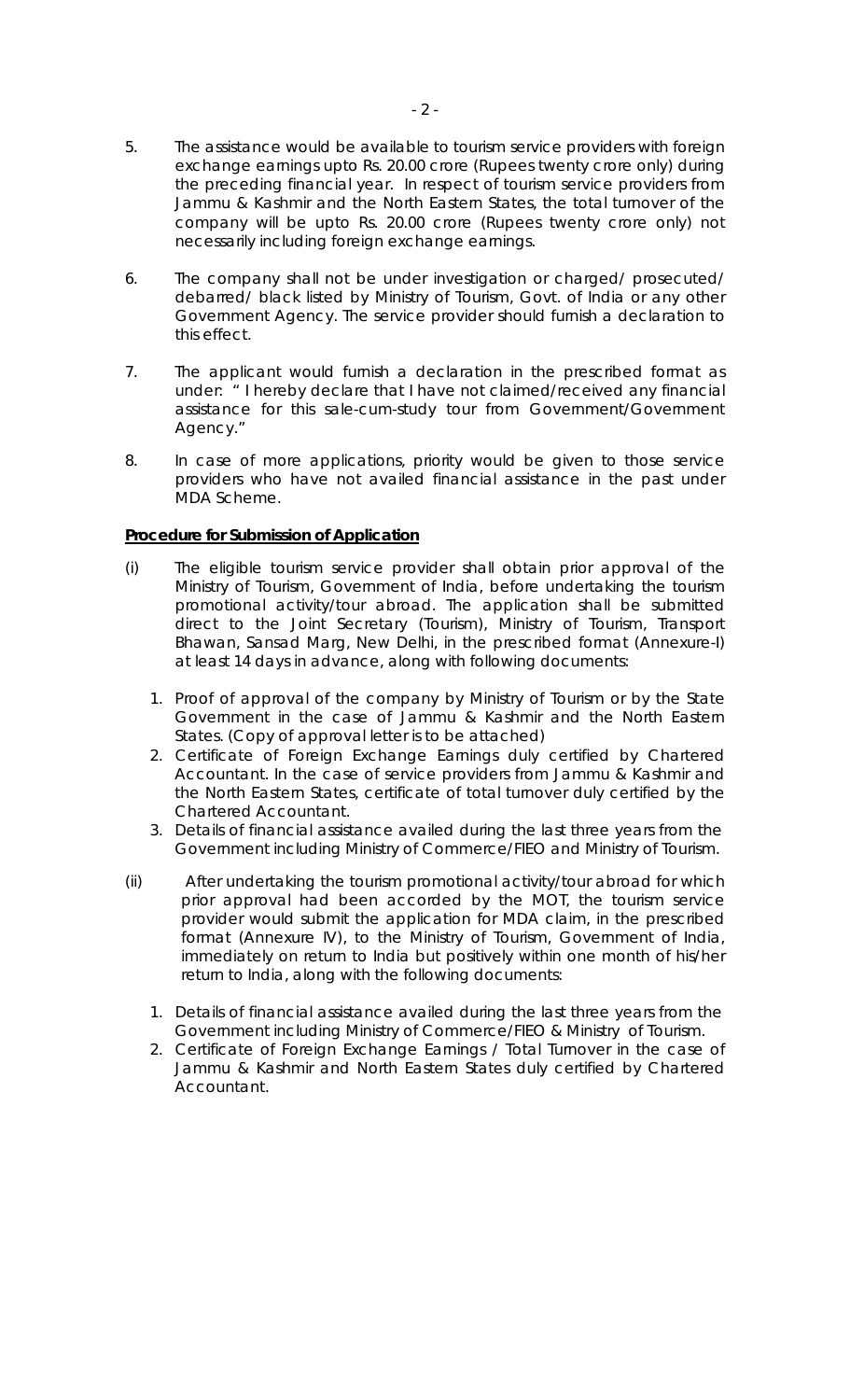- 3. Self-certified copy of approval certificate issued by the Ministry of Tourism / State Government in the case of Jammu & Kashmir and North Eastern States.
- 4. Legible photocopy of passport highlighting the entries about departure from India and arrival in India and also the countries visited. In case passport does not have arrival/departure dates regarding visits to various countries, documentary evidence such as Hotel Bills, Boarding pass, lodging pass, etc. may be submitted.
- 5. Original air ticket/jacket used during the journey along with three selfcertified photocopies. The following details should be given separately in a statement:
	- i) Name of the Traveler
	- ii) Ticket number
	- iii) Flight No.
	- iv) Date of Departure from and return to India
	- v) Sectors/countries visited
	- vi) Class in which traveled
	- vii) Economy excursion class fare for sectors/countries visited.
- 6. Brief Report about the tour and achievements.
- 7. Claim form received after one month of return to India or wherein the deficiencies in the claim as intimated are not fully completed within 30 days of the date of information given, would not be entertained and would be rejected.

## **B. Participation in Trade Fairs and Exhibitions:**

The Ministry of Tourism, Government of India provides financial assistance to tourism service providers approved by the Ministry of Tourism, Govt. of India or by the State Tourism Department in the case of Jammu & Kashmir and the North Eastern States for participation in tourism related trade fairs and exhibitions abroad.

## **Terms and Conditions**

- 1) Financial Assistance would be permissible on travel expenses by air from India to any other country & by air/eurorail from one country to another country abroad, in economy excursion class fair and/or charges of the built up furnished stall, electricity and water charges etc. @75% to the service providing companies. This would, however, be subject to an upper ceiling of Rs. 2,00,000/- ( Rupees Two Lakh only) per participation. No financial assistance is provided for travel within India.
- 2) Assistance for travel expenses would be permissible to one regular employee/ Director/partner/proprietor of the company.
- 3) The assistance would be available to companies with foreign exchange earnings up to Rs. 20.00 crore (Rupees twenty crore only) during the preceding financial year. In respect of tourism service providers from Jammu & Kashmir and the North Eastern States, the total turnover of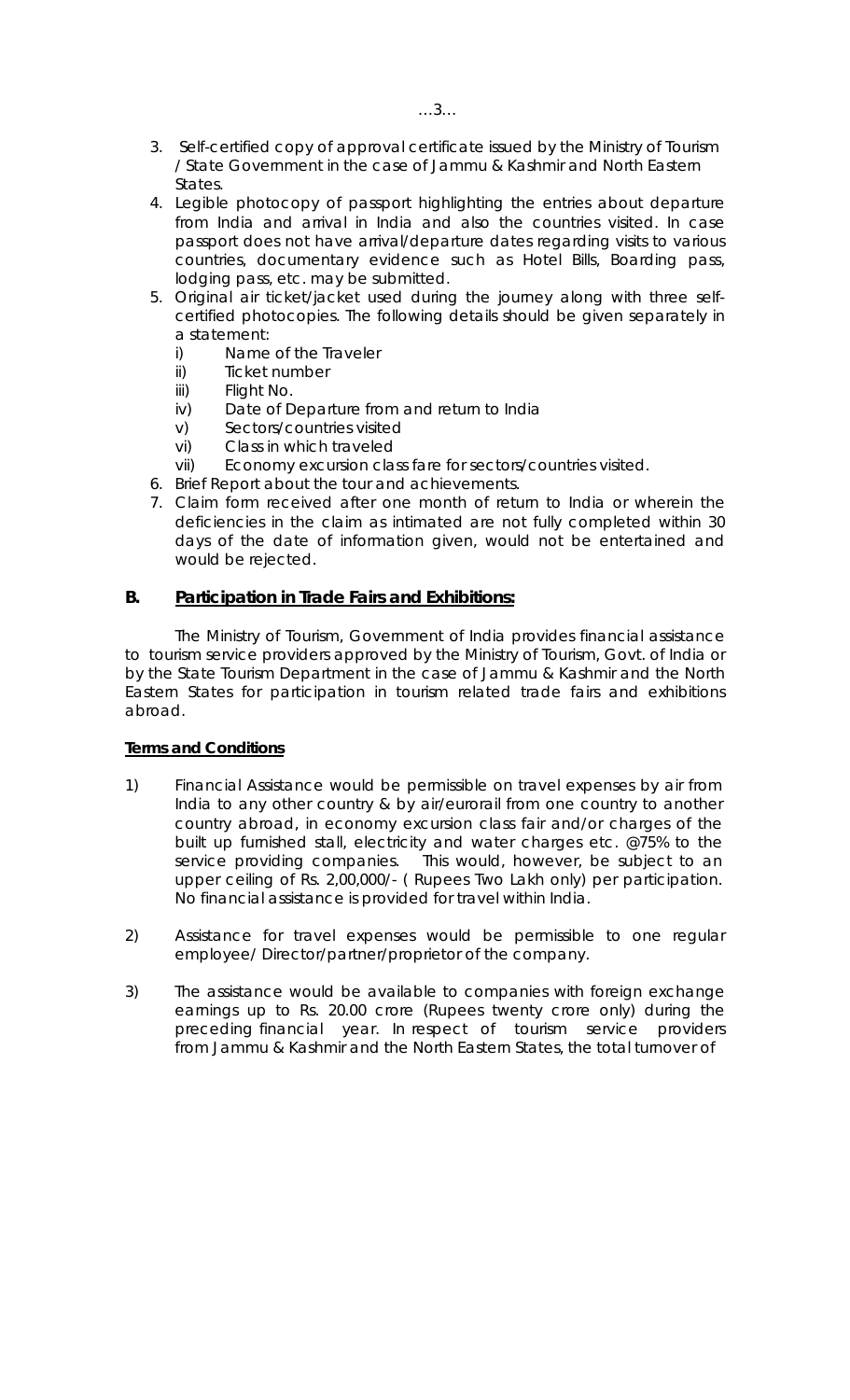the company will be up to Rs. 20.00 crore (Rupees twenty crore only) not necessarily including foreign exchange earnings.

- 5) The company shall not be under investigation or charged/ prosecuted/ debarred/ black-listed by Ministry of Tourism, Government of India or any other Government Agency. The service provider should furnish a declaration to this effect.
- 6) The applicant would furnish a declaration in the prescribed format as under: " I hereby declare that I have not claimed/received any financial assistance for participation in this fair/exhibition from Government/ Government Agency."
- 7) In case of more applications, priority would be given to those service providers who have not availed financial assistance in the past under MDA Scheme.

#### **Procedure for Submission of Application**

- (i) The eligible tourism service provider shall obtain prior approval of the Ministry of Tourism, Government of India, before proceeding abroad to participate in trade fair/exhibition. The application shall be submitted direct to the Joint Secretary (Tourism), Ministry of Tourism, Government of India, Transport Bhawan, Sansad Marg, New Delhi, in the prescribed format (Annexure-II) at least 14 days in advance, along with following documents:
	- 1. Proof of approval of the company by Ministry of Tourism or by the State Government in the case of Jammu & Kashmir and the North Eastern States. (Copy of approval letter may be attached).
	- 2. Certificate of Foreign Exchange Earnings duly certified by Chartered Accountant. In the case of service providers from Jammu & Kashmir and the North Eastern States, certificate of total turnover duly certified by the Chartered Accountant.
	- 3. Details of financial assistance availed during the last three years from the Government including Ministry of Commerce/FIEO & Ministry of Tourism.
- (ii) After participating in the Trade Fair/Exhibition abroad for which prior approval had been accorded by the MOT, the tourism service provider would submit the application for MDA claim, in the prescribed format (Annexure V), direct to the Ministry of Tourism, Government of India, immediately on return to India but positively within one month of his/her return to India, along with the following documents:
	- 1. Details of financial assistance availed during the last three years from the Government including Ministry of Commerce/FIEO and Ministry of Tourism
	- 2. Certificate of Foreign Exchange Earnings / Total Turnover in the case of Jammu & Kashmir and North Eastern States duly certified by Chartered Accountant.
	- 3. Self-certified copy of approval certificate issued by the Ministry of Tourism /State Govt. in the case of Jammu & Kashmir and North Eastern States.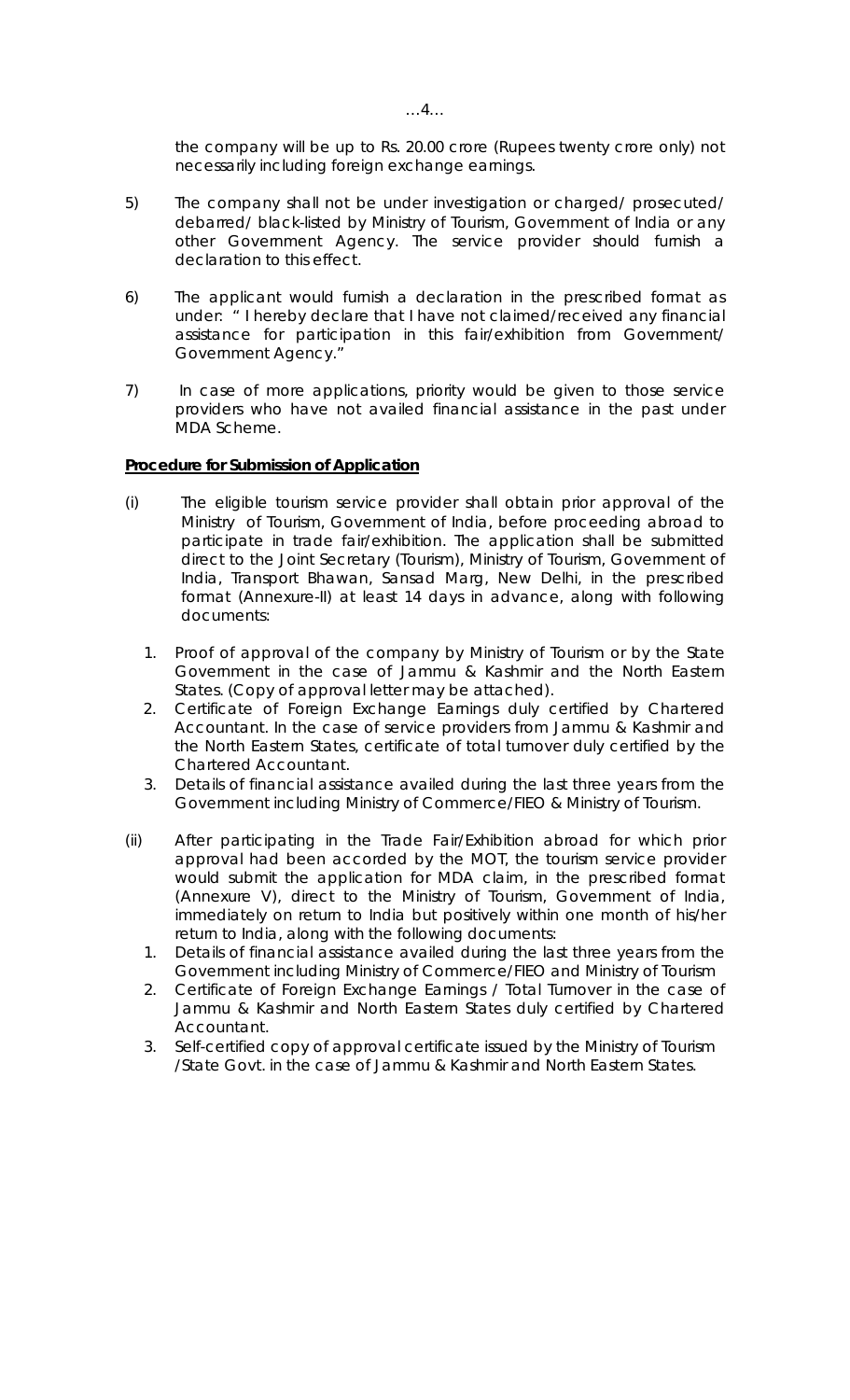- 4. Legible photocopy of passport highlighting the entries about departure from India and arrival in India and also the countries visited. In case passport does not have arrival/departure dates regarding visits to various countries, documentary evidence such as Hotel Bills, Boarding Pass, lodging pass etc. may be submitted.
- 5. Original air ticket/jacket used during the journey along with three self certified photocopies. The following details should be given separately in a statement:
	- i) Name of the Traveler
	- ii) Ticket number
	- iii) Flight No.
	- iv) Date of Departure from / return to India
	- v) Sectors/countries visited
	- vi) Class in which travelled
	- vii) Economy excursion class fare for sectors /countries visited.
- 6. Original copy of receipts/bank advice etc. along with three photocopies, evidencing payment(s) made; if applicable.
- 7. Brief Report about the participation and achievements.
- 8. Claim form received after one month of return to India or wherein the deficiencies in the claim as intimated are not fully completed within 30 days of the date of information given, would not be entertained and would be rejected.

## **C. Publicity through Printed Material**

The Ministry of Tourism, Government of India provide financial assistance under the MDA Scheme to tourism service providers approved by the Ministry of Tourism, Govt. of India or by the State Tourism Department in the case of Jammu & Kashmir and the North Eastern States for production of tourism related publicity material for distributing in foreign countries and in tourism related fairs and festivals abroad in order to promote Indian tourism products.

## **Terms and Conditions**

- 1. Cost of production of publicity material like product catalogue, brochure, information handout etc., for use abroad during sales cum study tour, participation in trade fair/exhibition, MOT sponsored buyer cum seller meet/trade delegation etc., would be permissible for assistance under MDA scheme @25% of the total approved cost subject to an upper ceiling of Rs. 30,000/- (Rupees Thirty Thousand only).
- 2. Assistance would be provided once in a financial year.
- 3. A copy of the publicity material is to be submitted along with the claim.
- 4. Quotations from a minimum of three printers are to be obtained and submitted along with the claim. Assistance will be allowed on the lowest quotation subject to the upper ceiling as mentioned above.
- 5. The company shall not be under investigation/charged/prosecuted/ Debarred/ blacklisted by Ministry of Tourism, Government of India or any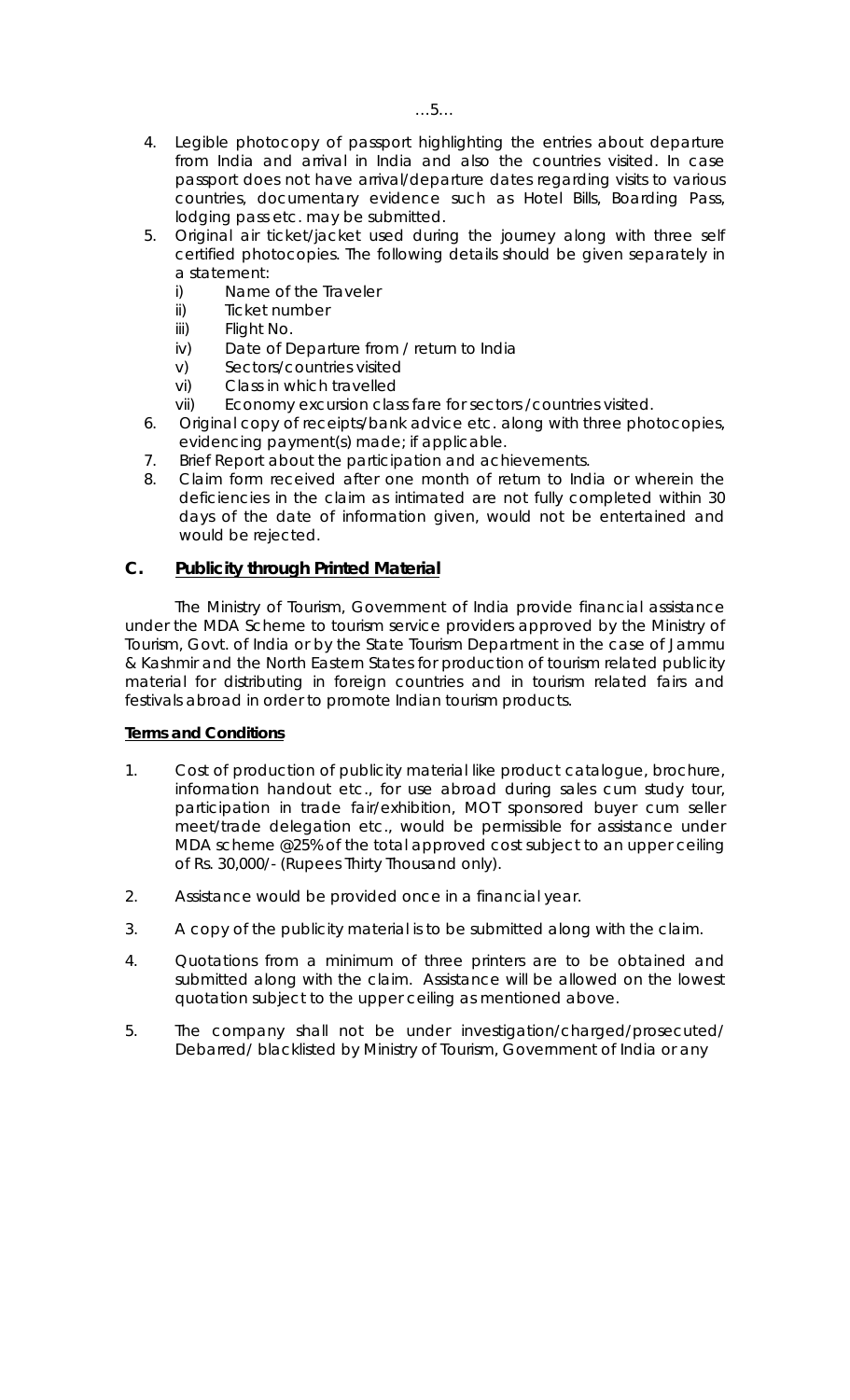other Government Agency. The service provider should furnish a declaration to this effect.

- 6. The applicant would furnish a declaration in the prescribed format as under: "I hereby declare that I have not claimed/received any financial assistance for production of this publicity material from Government/Government Agency."
- 7. In case of more applications, priority would be given to those service providers who have not availed financial assistance in the past under MDA Scheme.

# **Procedure for Submission of Application**

- (i) The eligible tourism service provider shall obtain prior approval of the Ministry of Tourism, Government of India, before printing of publicity material for distribution abroad. The application shall be submitted direct to the Joint Secretary (Tourism), Ministry of Tourism, Transport Bhawan, Sansad Marg, New Delhi, in the prescribed format (Annexure-III) at least 14 days in advance, along with following documents:
	- 1. Proof of approval of the company by Ministry of Tourism or by the State Government in the case of Jammu & Kashmir and the North Eastern States. (Copy of approval letter may be attached)
	- 2. Certificate of Foreign Exchange Earnings duly certified by Chartered Accountant. In the case of service providers from Jammu & Kashmir and the North Eastern States, certificate of total turnover duly certified by the Chartered Accountant.
	- 3. Details of financial assistance availed during the last three years from the Government including Ministry of Commerce/FIEO & Ministry of Tourism.
- ii) After distribution of the publicity material abroad for which prior approval had been accorded by the MOT, tourism service provider would submit the application for MDA claim, in the prescribed format (Annexure VI) along with necessary documents as indicated in the claim form, direct to the Ministry of Tourism, Government of India, immediately on return to India but positively within one month of his/her return to India, along with the necessary documents.

# **General Conditions Governing the MDA Scheme**

1. In order to avail the benefit of reimbursement of air fare under the MDA Scheme, **all tourism service providers may travel only by Air India/Indian Airlines.** For travel to stations not connected by Air India, the tourism service providers may travel by Air India/Indian Airlines to the hub/point closest to their eventual destination, beyond which they may utilize the services of another airline which should also preferably be an alliance partner of Air India.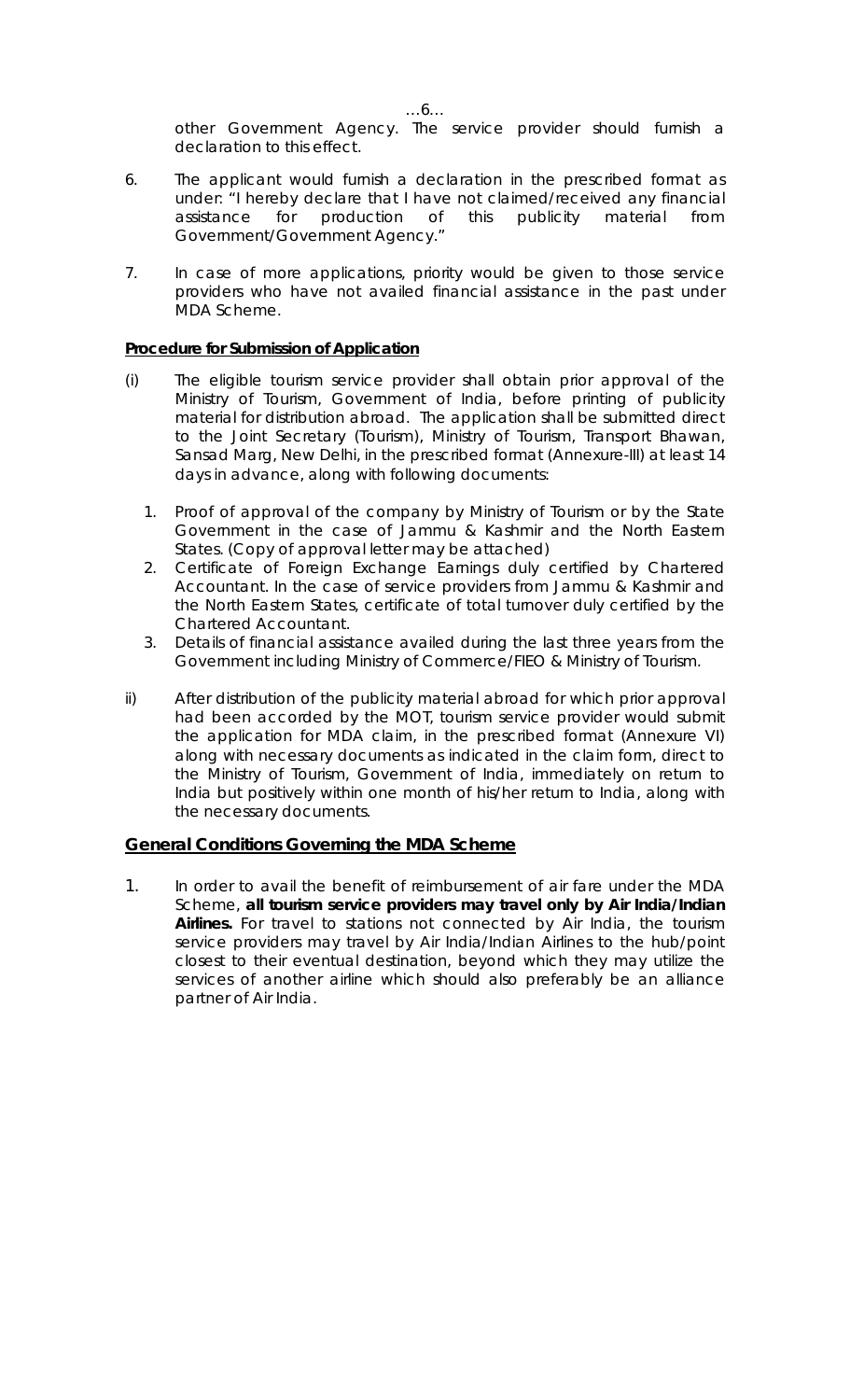- 2. For sale-cum-study tour, a tourism service provider is eligible for financial assistance under MDA Scheme for a maximum of two trips in one financial year.
- 3. For participation in fairs/exhibitions abroad, a tourism service provider is eligible for financial assistance under MDA Scheme to participate in three exhibitions/fairs abroad in one financial year.
- 4. For production/printing of publicity material, MDA would be available once in a financial year.
- 5. The financial benefit under MDA Scheme would be given up to a maximum of only two times to the same person in one financial year, irrespective of the number of tourism service providing companies he/she is associated with.
- 5. These revised MDA guidelines are in supersession to guidelines issued earlier.
- 6. These Revised Guidelines will come in force **with effect from 19th November, 2009** and till further orders.

Additional Director General (Tourism)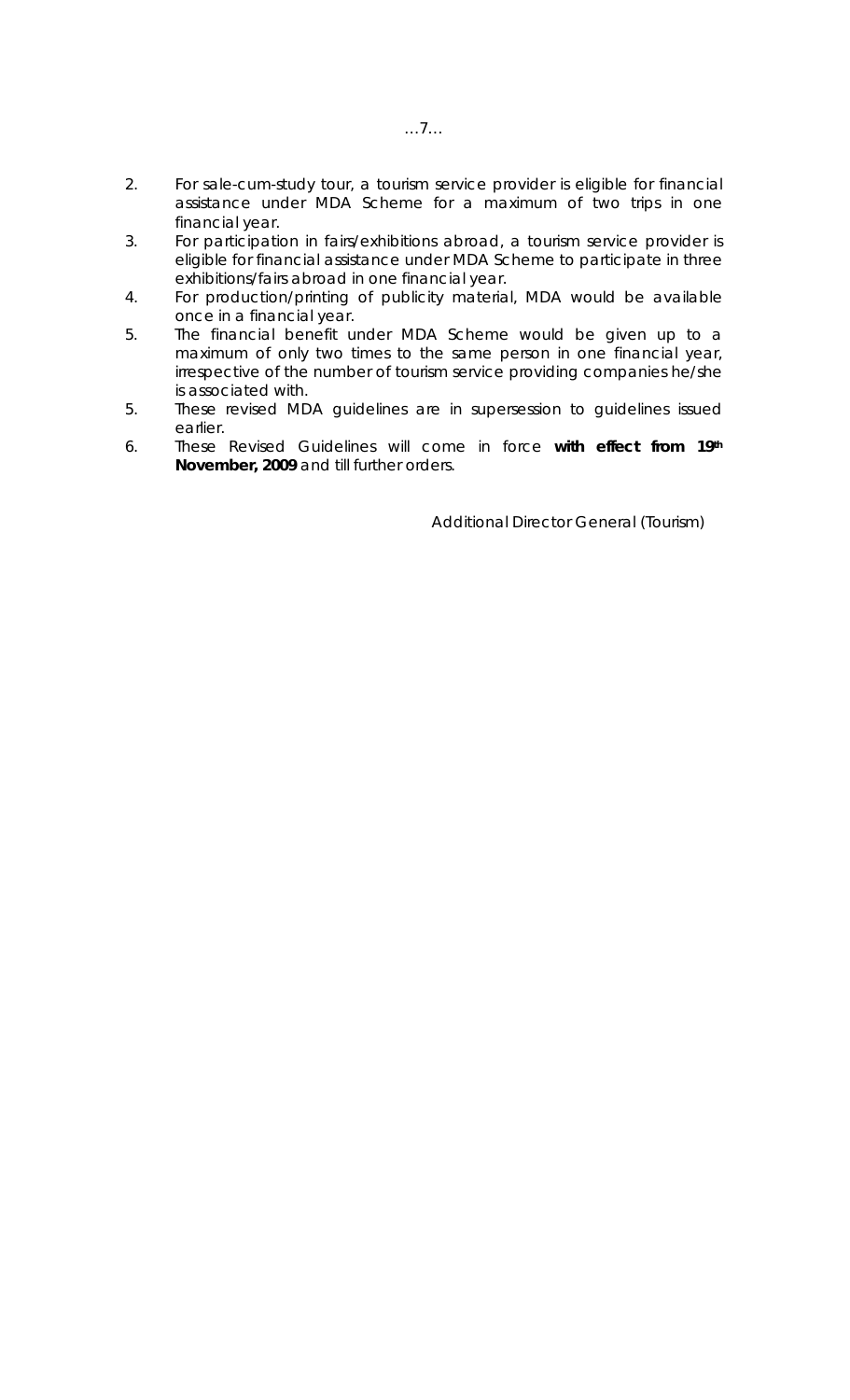## **Application Form for obtaining Prior Approval under MDA Scheme for Sale-cum-Study Tour Abroad**

| 1              | Name of the firm with full address                                                |              |
|----------------|-----------------------------------------------------------------------------------|--------------|
|                |                                                                                   |              |
|                |                                                                                   |              |
| $\overline{2}$ | Name and designation of the person                                                |              |
|                | going abroad                                                                      |              |
| $\overline{3}$ | Certificate regarding approval of the                                             | No. & Date:  |
|                | Agency/Firm by Ministry of Tourism/State                                          |              |
|                | Tourism Dept. in the case of Jammu &<br>Kashmir and North Eastern States (Please  | Valid up to: |
|                | attach a copy of approval letter)                                                 |              |
| 4              | Foreign Exchange Earnings/Certificate of                                          |              |
|                | total turnover in the case of Jammu &                                             |              |
|                | Kashmir and North Eastern States, during<br>the last financial year (Pl. attach a |              |
|                | certificate from Chartered Accountant)                                            |              |
| 5              | Names of countries for sale-cum-study                                             |              |
|                | tour and the dates/duration of visit                                              |              |
|                | abroad                                                                            |              |
|                |                                                                                   |              |
| 6              | Date of departure from India                                                      |              |
| $\overline{7}$ | Date of arrival in India                                                          |              |
|                |                                                                                   |              |
| 8              | Details of the financial assistance availed                                       |              |
|                | earlier under the MDA Scheme:                                                     |              |
|                | a) Name of countries visited/exhibitions                                          |              |
|                | participated                                                                      |              |
|                | b) Name of the Persons                                                            |              |
|                | c) Dates                                                                          |              |
|                | d) MDA amount received                                                            |              |

## Place: **Signature &** Date: **Date: Designation with stamp**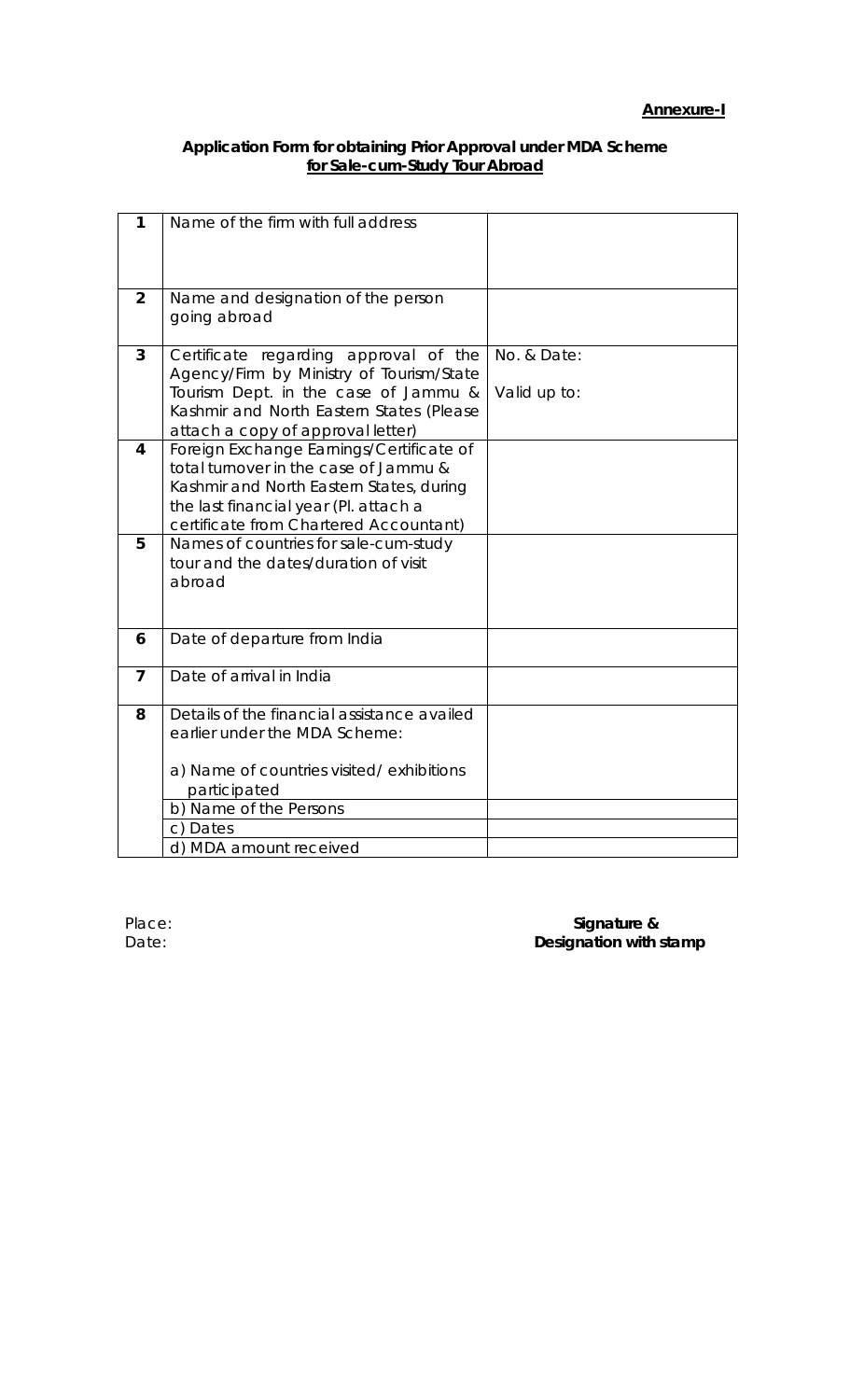#### **Application Form for obtaining Prior Approval under MDA Scheme for Participation in Trade Fair/Exhibition Abroad**

| 1              | Name of the firm with full address                                                  |              |
|----------------|-------------------------------------------------------------------------------------|--------------|
|                |                                                                                     |              |
|                |                                                                                     |              |
| $\overline{2}$ | Name and designation of the person                                                  |              |
|                | going abroad                                                                        |              |
| 3              | Certificate regarding approval of the                                               | No. & Date:  |
|                | Agency/Firm by Ministry of Tourism/State                                            |              |
|                | Tourism Dept. in the case of Jammu &                                                | Valid up to: |
|                | Kashmir and North Eastern States (please                                            |              |
| 4              | attach a copy of approval letter)<br>Foreign Exchange Earnings/Certificate of       |              |
|                | total turnover in the case of Jammu &                                               |              |
|                | Kashmir and North Eastern States, during                                            |              |
|                | the last financial year (PI attach<br>- a<br>certificate from Chartered Accountant) |              |
| 5              | Name of fair/exhibition and the countries                                           |              |
|                | along with the dates/duration of the visit                                          |              |
|                |                                                                                     |              |
| 6              | Date of departure from India                                                        |              |
|                |                                                                                     |              |
| 7              | Date of arrival in India                                                            |              |
| 8              | Details of the financial assistance availed                                         |              |
|                | earlier under the MDA Scheme:                                                       |              |
|                |                                                                                     |              |
|                | a) Name of countries visited/exhibitions<br>participated                            |              |
|                | b) Name of the Person(s)                                                            |              |
|                | c) Dates                                                                            |              |
|                | d) MDA amount received                                                              |              |

Place:

Date: **Signature & 2018 Designation** with stamp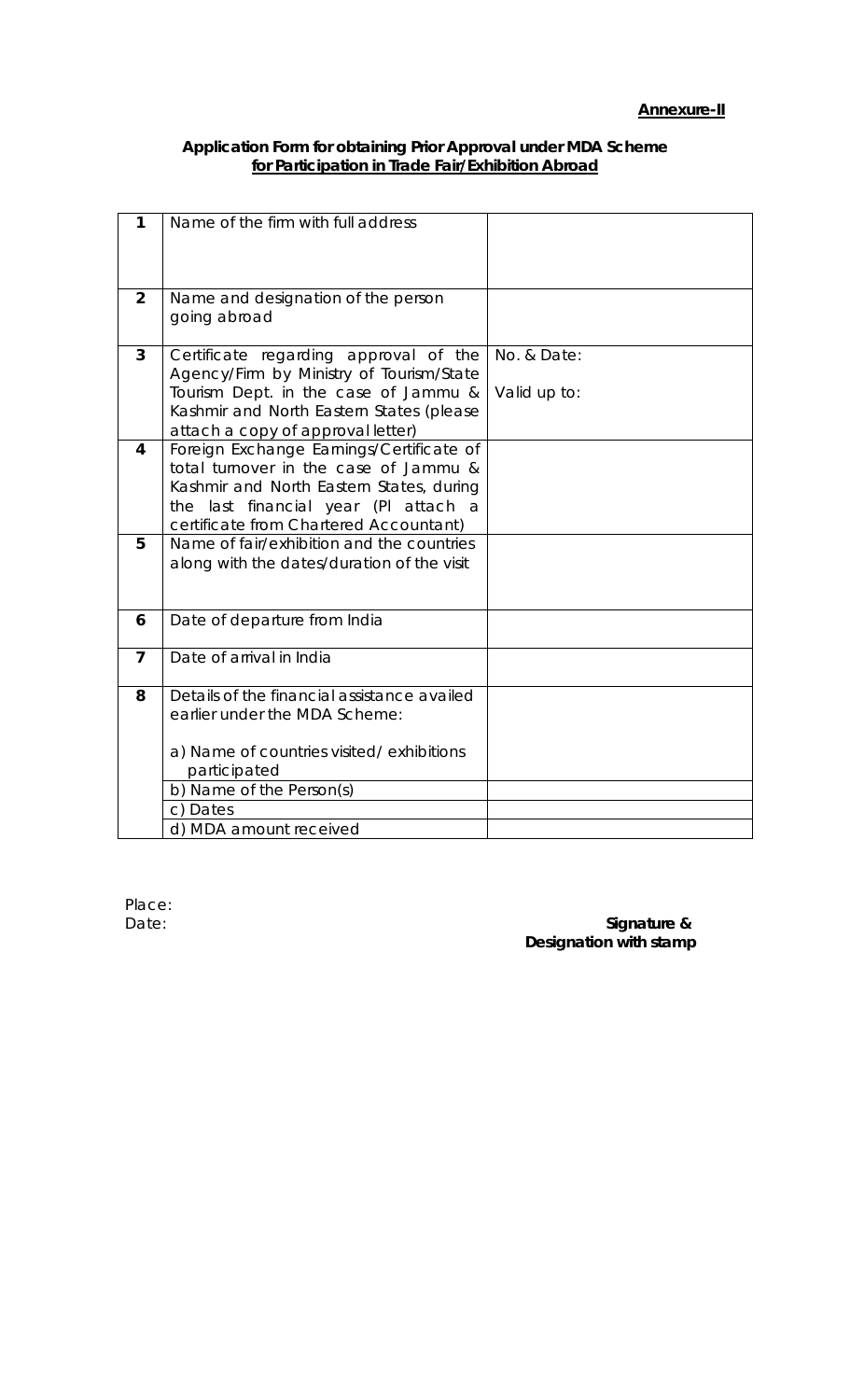## **Application Form for obtaining Prior Approval under MDA Scheme for Production of Publicity Material**

| 1              | Name of the firm with full address                                                                                                                                                                                                                             |                                 |
|----------------|----------------------------------------------------------------------------------------------------------------------------------------------------------------------------------------------------------------------------------------------------------------|---------------------------------|
| $\overline{2}$ | Name of the Person going abroad                                                                                                                                                                                                                                |                                 |
| 3              | Certificate regarding approval of the<br>Agency/Firm by Ministry of Tourism /<br>State Tourism Deptt. in the case of<br>Jammu & Kashmir and North Eastern<br>States. (please attach a copy of the<br>approval letter)                                          | No. & Date<br>Valid up to       |
| 4              | Details of product catalogue/brochure/<br>Handout etc. to be brought out.                                                                                                                                                                                      | (Please attach dummy copy also) |
| 5              | Foreign Exchange Earnings/Certificate<br>of total turnover in the case of Jammu<br>& Kashmir and North Eastern States,<br>during the last financial year (please<br>attach a certificate from the Chartered<br>Accountant)                                     |                                 |
| 6              | Name of the fair/exhibition, city and<br>country where release of publicity<br>material is planned.                                                                                                                                                            |                                 |
| 7              | Expected date of release of publicity<br>material.                                                                                                                                                                                                             |                                 |
| 8              | Number of copies to be printed.                                                                                                                                                                                                                                |                                 |
| 9              | Estimated expenditure.                                                                                                                                                                                                                                         |                                 |
| 10             | Details of the financial assistance<br>availed earlier under the MDA Scheme:<br>a) Name of countries visited/Fair<br>participated & where publicity material<br>distributed<br>b) Name of the Persons who went<br>abroad<br>c) Dates<br>d) MDA Amount received |                                 |

Place: Date:

> **Signature & Designation With stamp**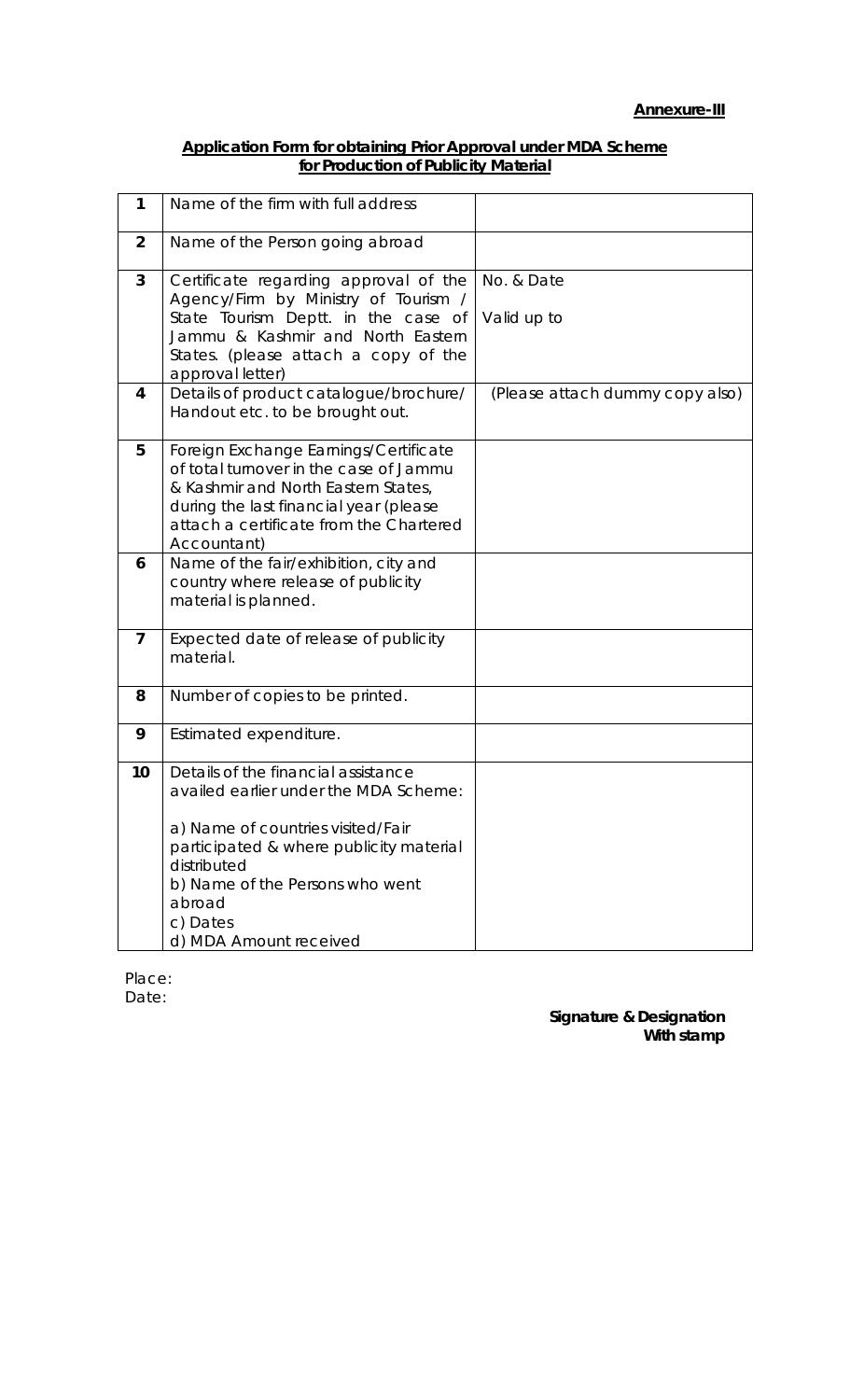## **Annexure-IV**

## **Claim Form for Marketing Development Assistance for Sale-cum-Study Tour Abroad**

| 1              | Name of the firm with full address                                                      |              |
|----------------|-----------------------------------------------------------------------------------------|--------------|
|                |                                                                                         |              |
|                |                                                                                         |              |
| $\overline{2}$ | Name and designation of the Person                                                      |              |
|                | who went abroad                                                                         |              |
| 3              | Whether prior Approval of the Ministry of                                               |              |
|                | Tourism<br>obtained for<br>undertaking                                                  |              |
|                | promotional tour abroad.<br>(Please                                                     |              |
|                | attach a copy of the approval letter.)                                                  |              |
| 4              | Certificate regarding approval of the                                                   | No. & Date   |
|                | Agency/Firm by Ministry of Tourism/State                                                |              |
|                | Tourism Deptt. in the case of Jammu &                                                   | Valid up to: |
|                | Kashmir and North Eastern States                                                        |              |
|                | (please attach a self certified copy of                                                 |              |
| 5              | the approval letter)<br>Foreign Exchange Earnings / Total                               |              |
|                | Turnover in the case of Jammu &                                                         |              |
|                | and North Eastern<br>Kashmir<br>States,                                                 |              |
|                | during last financial year.<br>(Please                                                  |              |
|                | attach a copy of certificate from the                                                   |              |
|                | <b>Chartered Accountant)</b>                                                            |              |
| 6              | Name of the Country(ies) visited for                                                    |              |
|                | sale-cum-study<br>tour<br>and<br>the<br>dates/duration of stay abroad                   |              |
|                |                                                                                         |              |
| $\overline{7}$ | Actual date of departure from India.                                                    |              |
|                | (Please<br>attach a<br>self<br>certified                                                |              |
|                | photocopy of passport highlighting                                                      |              |
|                | date of departure)                                                                      |              |
| 8              | Actual date of arrival to India                                                         |              |
|                | (Please attach self certified photocopy                                                 |              |
|                | of passport highlighting date of arrival)                                               |              |
| 9              | Details<br>Number<br>0f<br>Of<br>proposal(s)<br>already submitted in the same financial |              |
|                | year                                                                                    |              |
| 10             | financial<br>$\circ$ f<br>the<br>Details<br>assistance                                  |              |
|                | availed earlier under the MDA Scheme                                                    |              |
|                | separately for:                                                                         |              |
|                | a) Sale-cum-Study Tour                                                                  |              |
|                | b) Participation in fair/exhibition                                                     |              |
|                | c) Production of Publicity Material                                                     |              |
|                | (Please furnish details of countries/fairs                                              |              |
|                | and exhibitions, name of the persons<br>who went abroad and the amount of               |              |
|                | financial assistance received in each                                                   |              |
|                | case)                                                                                   |              |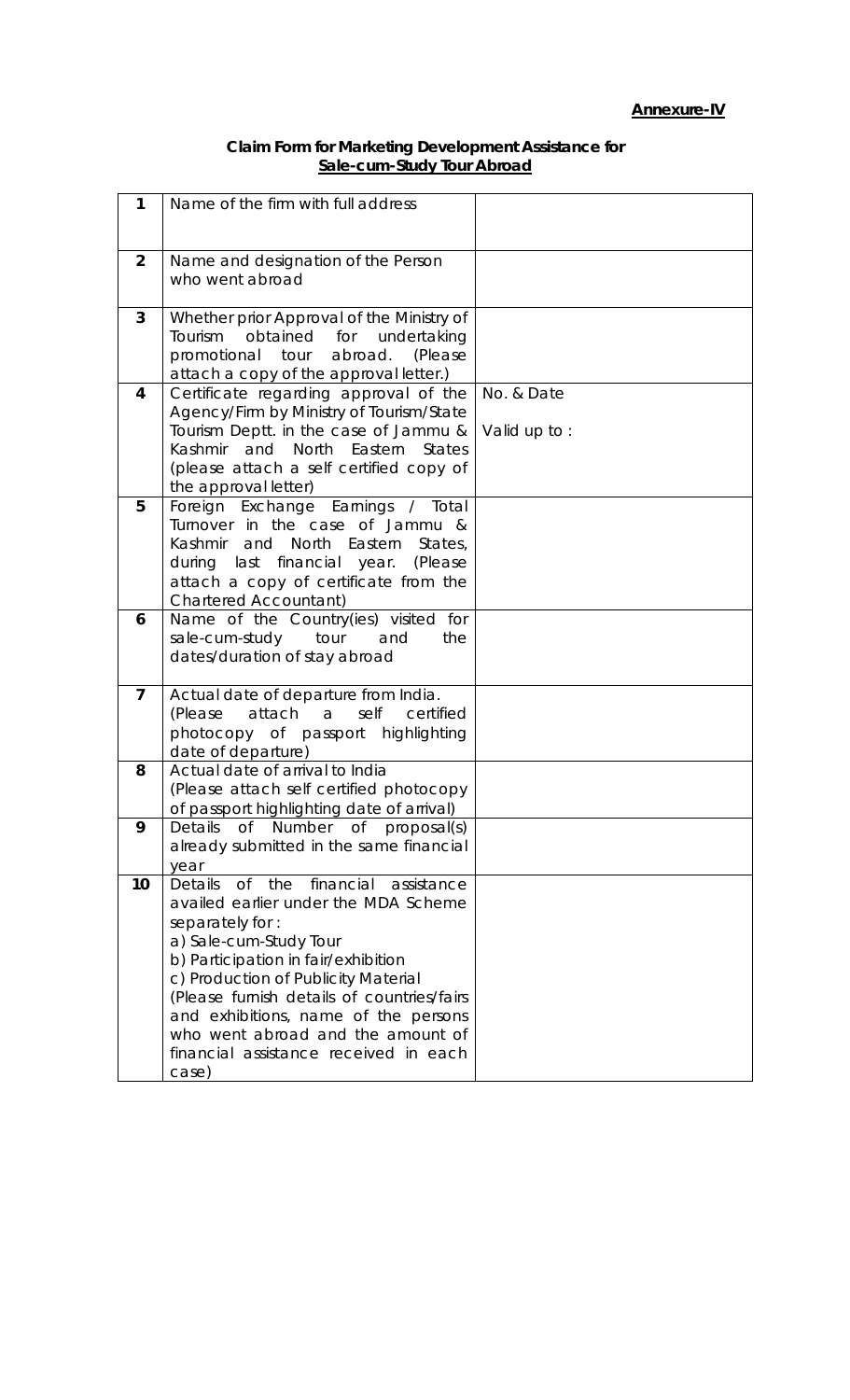|    | Actual expenditure incurred on return<br>airfare by economy excursion class                                               |  |
|----|---------------------------------------------------------------------------------------------------------------------------|--|
|    | (Please attach original air ticket/jacket<br>used during the journey along with<br>three self certified Photostat copies) |  |
| 12 | Amount being claimed                                                                                                      |  |

## **Declaration**

 I solemnly declare that the particulars given in the above statement are correct. I bound myself and the company accountable and responsible for any incorrect information given in the above statement and shall immediately refund amount received on the basis of wrong information provided in the above statement.

| Signature   |  |
|-------------|--|
| Name        |  |
| Designation |  |

Office Seal: Place: Date: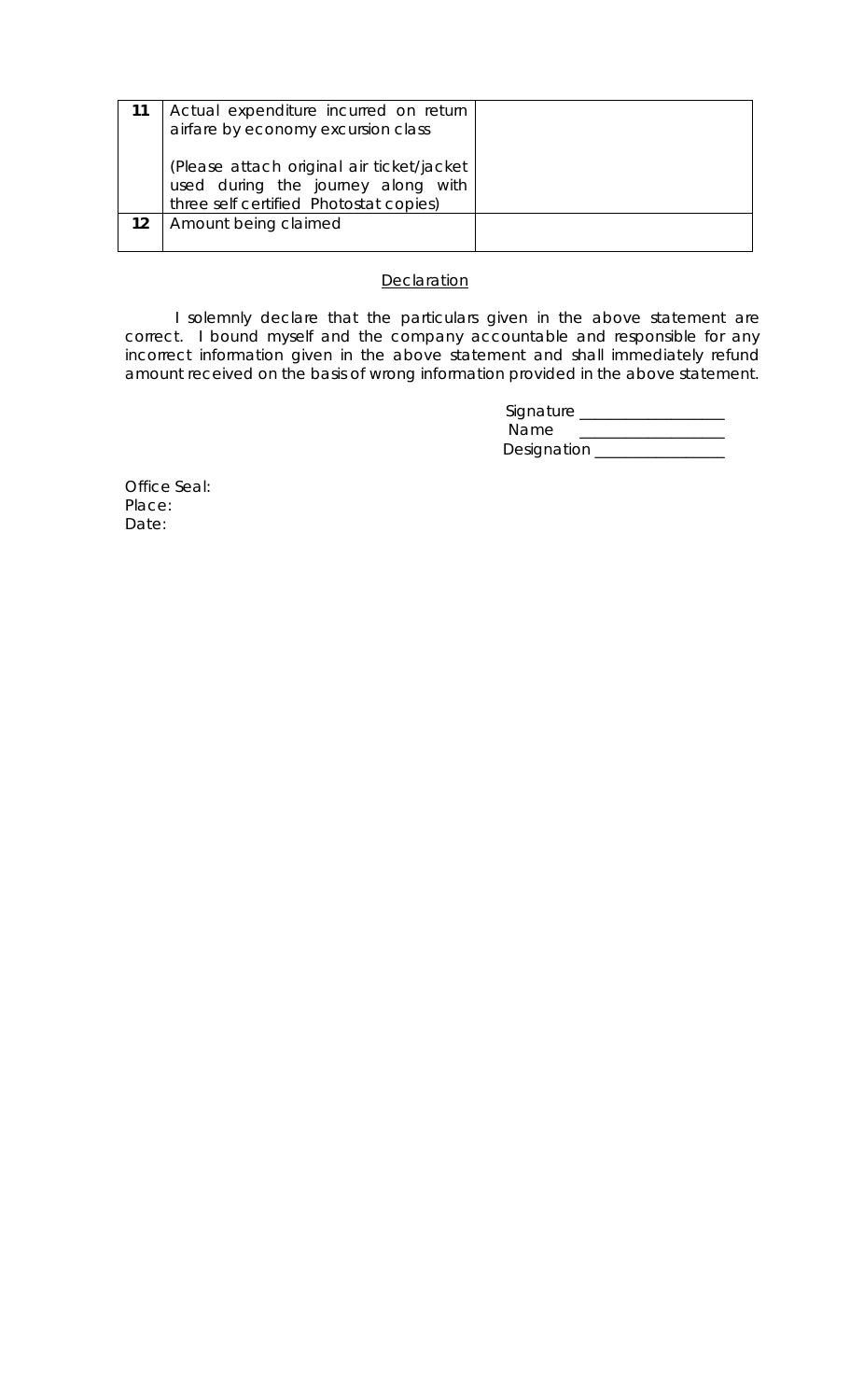# **Annexure-V**

## **Claim Form for Marketing Development Assistance for Participation in Trade Fairs/Exhibitions Abroad**

| 1              | Name of the firm with full address                                                                                                                                                                                                                                                                                                     |              |
|----------------|----------------------------------------------------------------------------------------------------------------------------------------------------------------------------------------------------------------------------------------------------------------------------------------------------------------------------------------|--------------|
|                |                                                                                                                                                                                                                                                                                                                                        |              |
| 2              | Name and designation of the Person                                                                                                                                                                                                                                                                                                     |              |
|                | who attended the fair/exhibition                                                                                                                                                                                                                                                                                                       |              |
|                | abroad                                                                                                                                                                                                                                                                                                                                 |              |
|                |                                                                                                                                                                                                                                                                                                                                        |              |
| 3              | Whether prior Approval of the Ministry<br>of Tourism obtained for undertaking                                                                                                                                                                                                                                                          |              |
|                | promotional activity abroad. (Please                                                                                                                                                                                                                                                                                                   |              |
|                | attach a copy of the approval letter.)                                                                                                                                                                                                                                                                                                 |              |
| 4              | Certificate regarding approval of the                                                                                                                                                                                                                                                                                                  | No. & Date   |
|                | Agency/Firm<br>by Ministry<br>Οf                                                                                                                                                                                                                                                                                                       |              |
|                | Tourism/State Tourism Deptt. in the<br>case of Jammu & Kashmir and North                                                                                                                                                                                                                                                               | Valid up to: |
|                | Eastern States (please attach a self                                                                                                                                                                                                                                                                                                   |              |
|                | certified copy of the approval letter)                                                                                                                                                                                                                                                                                                 |              |
| 5              | Foreign Exchange Earnings / Total                                                                                                                                                                                                                                                                                                      |              |
|                | Turnover in the case of Jammu &                                                                                                                                                                                                                                                                                                        |              |
|                | Kashmir and North Eastern States,<br>during last financial year. (Please                                                                                                                                                                                                                                                               |              |
|                | attach a copy of certificate from the                                                                                                                                                                                                                                                                                                  |              |
|                | <b>Chartered Accountant)</b>                                                                                                                                                                                                                                                                                                           |              |
| 6              | of Fair/Exhibition<br>the<br>Name<br>and                                                                                                                                                                                                                                                                                               |              |
|                | countries along with dates/duration of<br>stay                                                                                                                                                                                                                                                                                         |              |
| $\overline{7}$ | Actual date of departure from India.                                                                                                                                                                                                                                                                                                   |              |
|                | attach a<br>(Please<br>self<br>certified                                                                                                                                                                                                                                                                                               |              |
|                | photocopy of passport highlighting                                                                                                                                                                                                                                                                                                     |              |
|                | date of departure)                                                                                                                                                                                                                                                                                                                     |              |
| 8              | Actual date of arrival to India                                                                                                                                                                                                                                                                                                        |              |
|                |                                                                                                                                                                                                                                                                                                                                        |              |
| 9              | Details<br>Of<br>Number<br>0f<br>proposal(s)                                                                                                                                                                                                                                                                                           |              |
|                | submitted<br>the<br>in<br>same                                                                                                                                                                                                                                                                                                         |              |
|                |                                                                                                                                                                                                                                                                                                                                        |              |
|                |                                                                                                                                                                                                                                                                                                                                        |              |
|                | separately for:                                                                                                                                                                                                                                                                                                                        |              |
|                | a) Sale-cum-Study Tour                                                                                                                                                                                                                                                                                                                 |              |
|                |                                                                                                                                                                                                                                                                                                                                        |              |
|                |                                                                                                                                                                                                                                                                                                                                        |              |
|                | (Please furnish details of countries/fairs                                                                                                                                                                                                                                                                                             |              |
|                | and exhibitions, name of the persons                                                                                                                                                                                                                                                                                                   |              |
|                | who went abroad and the amount of                                                                                                                                                                                                                                                                                                      |              |
|                |                                                                                                                                                                                                                                                                                                                                        |              |
| 10             | (Please attach self certified photocopy<br>of passport highlighting date of arrival)<br>already<br>financial year<br>financial<br>Details of the<br>assistance<br>availed earlier under the MDA Scheme<br>b) Participation in fair/exhibition<br>c) Production of Publicity Material<br>financial assistance received in each<br>case) |              |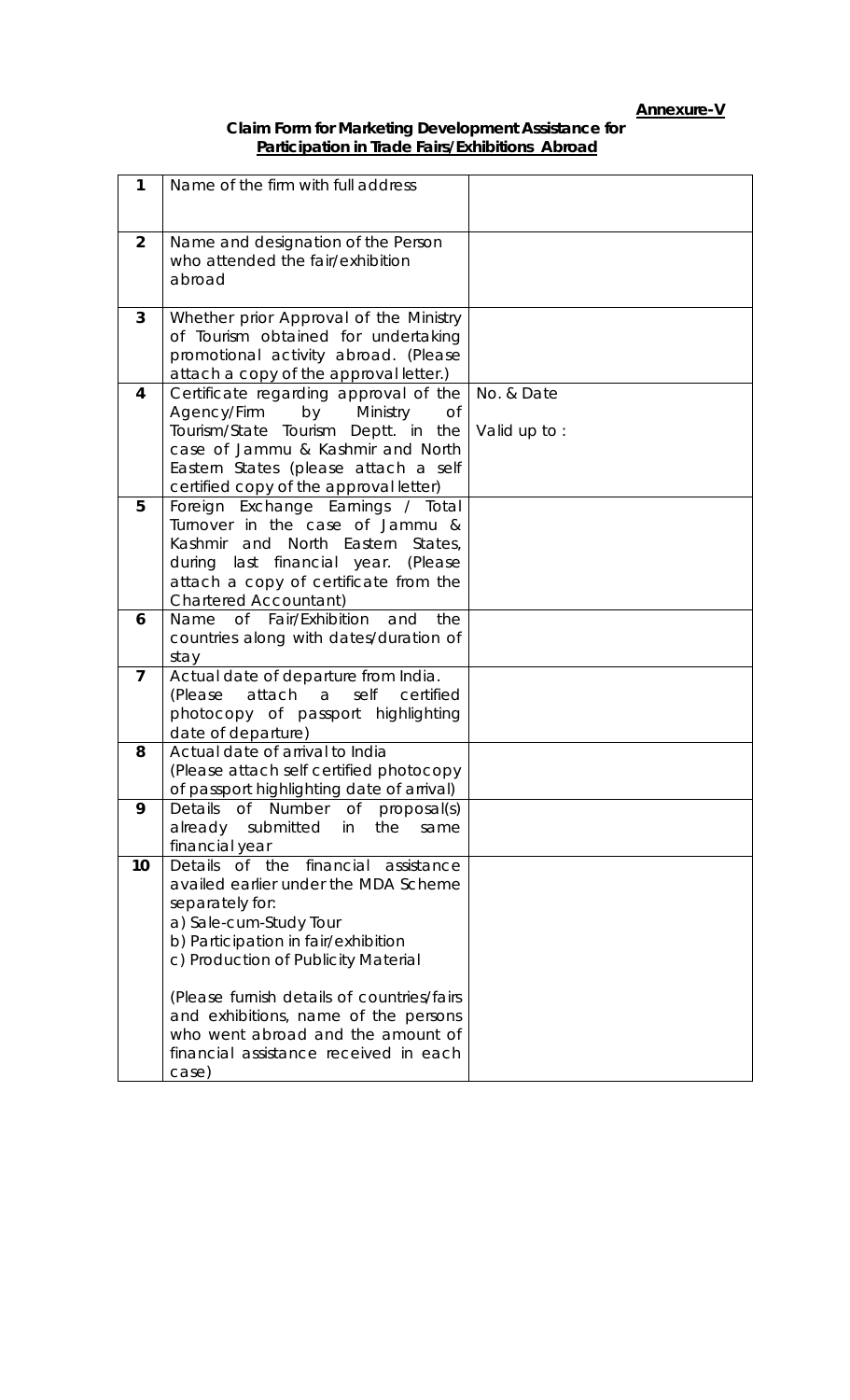| 11  | Expenditure incurred on :                                                                                                                                                                     |  |
|-----|-----------------------------------------------------------------------------------------------------------------------------------------------------------------------------------------------|--|
| (a) | Actual expenditure incurred on return<br>airfare by economy excursion class<br>(Please attach original air ticket/jacket                                                                      |  |
|     | used during the journey along with<br>three self certified Photostat copies)                                                                                                                  |  |
| (b) | Actual expenditure incurred on stall,<br>decoration, water and electricity (in<br>case of participation fair/exhibition)                                                                      |  |
|     | (Please attach original voucher/bank<br>advice/receipt etc. evidencing<br>payment made, along with three self<br>certified photocopies thereof). (Also<br>furnish a Statement of Expenditure) |  |
|     | Total expenditure incurred $(a + b)$                                                                                                                                                          |  |
| 12  | Amount being claimed                                                                                                                                                                          |  |

# **Declaration**

 I solemnly declare that the particulars given in the above statement are correct. I bound myself and the company accountable and responsible for any incorrect information given in the above statement and shall immediately refund amount received on the basis of wrong information provided in the above statement.

| Signature   |  |
|-------------|--|
| Name        |  |
| Designation |  |

Office Seal: Place: Date: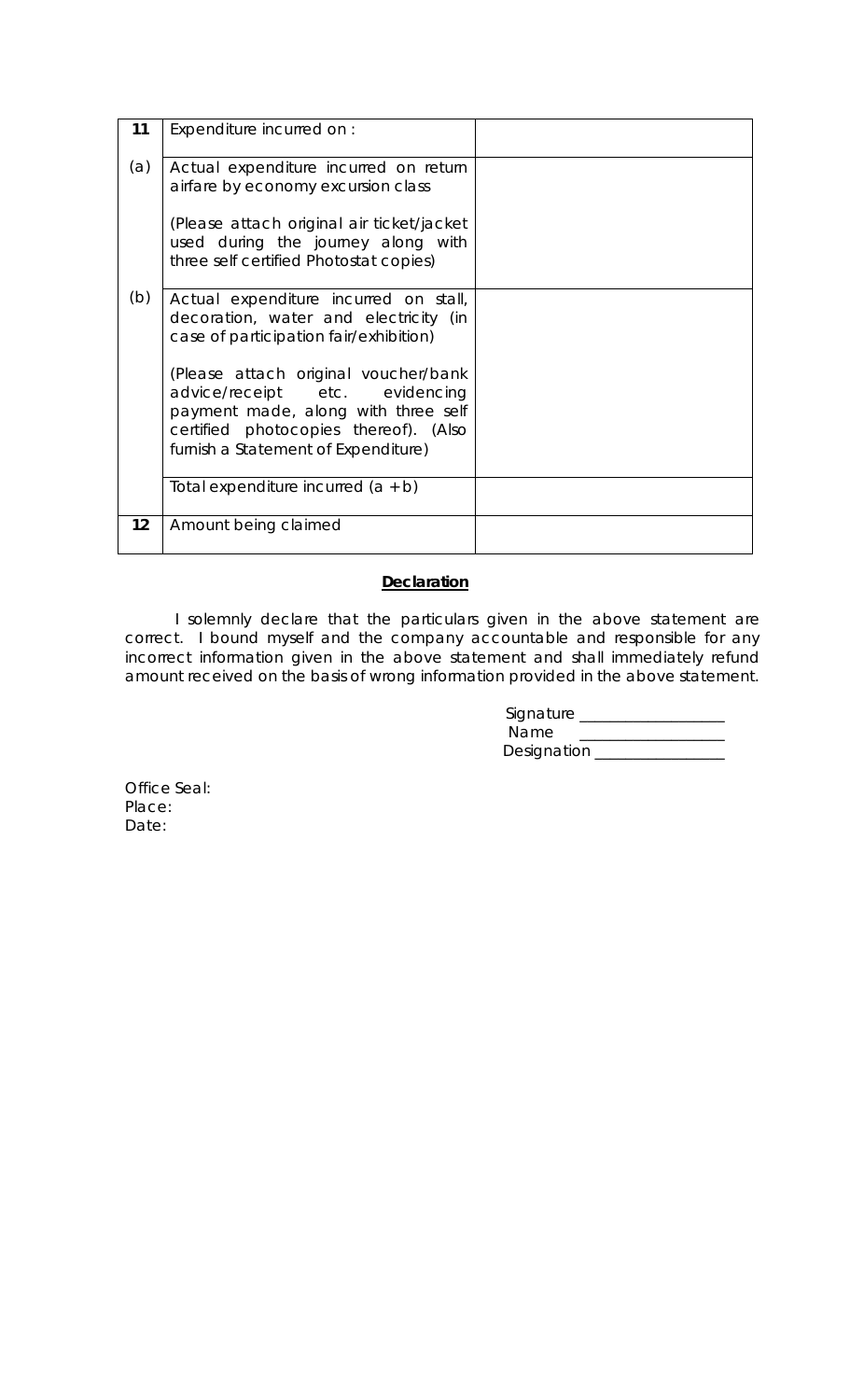#### **Claim Form for Marketing Development Assistance for Production of Publicity Material for Distributing Abroad**

| 1              | Name of the firm with full address               |              |
|----------------|--------------------------------------------------|--------------|
|                |                                                  |              |
| $\overline{2}$ | Name and designation of the Person               |              |
|                | who went abroad/attended the                     |              |
|                |                                                  |              |
|                | fair/exhibition abroad                           |              |
| 3              | Whether prior Approval of the Ministry           |              |
|                | of Tourism obtained for production of            |              |
|                |                                                  |              |
|                | publicity material (Please attach a              |              |
|                | copy of the approval letter.)                    |              |
| 4              | Certificate regarding approval of the            | No. & Date   |
|                | Agency/Firm<br>by Ministry<br>Of                 |              |
|                |                                                  |              |
|                | Tourism/State Tourism Deptt. in the              | Valid up to: |
|                | case of Jammu & Kashmir and North                |              |
|                | Eastern States (please attach a self             |              |
|                | certified copy of the approval letter)           |              |
| 5              |                                                  |              |
|                | Foreign Exchange Earnings / Total                |              |
|                | Turnover in the case of Jammu &                  |              |
|                | Kashmir and North Eastern States                 |              |
|                | during the last financial year. (Please          |              |
|                | attach a copy of certificate from the            |              |
|                |                                                  |              |
|                | <b>Chartered Accountant)</b>                     |              |
| 6              | Name of the Fair/Exhibition and the              |              |
|                | countries along with dates where                 |              |
|                | publicity material was distributed.              |              |
|                |                                                  |              |
|                |                                                  |              |
| $\overline{7}$ | No. of copies of publicity material              |              |
|                | prepared                                         |              |
| 8              | Details of Number of proposal(s)                 |              |
|                |                                                  |              |
|                | already submitted in<br>the<br>same              |              |
|                | financial year                                   |              |
| 9              | Details of the financial assistance              |              |
|                | <b>MDA</b><br>availed<br>earlier<br>under<br>the |              |
|                | Scheme separately for:                           |              |
|                |                                                  |              |
|                | a) Sale-cum-Study Tour                           |              |
|                | b) Participation in fair/exhibition              |              |
|                | c) Production of Publicity Material              |              |
|                |                                                  |              |
|                | (Please furnish details of countries/fairs       |              |
|                |                                                  |              |
|                | and exhibitions, name of the persons             |              |
|                | who went abroad and the amount of                |              |
|                | financial assistance received in each            |              |
|                | case)                                            |              |
| 10             | Name of the three firms where from               |              |
|                |                                                  |              |
|                | invited<br>quotations<br>(Please<br>were         |              |